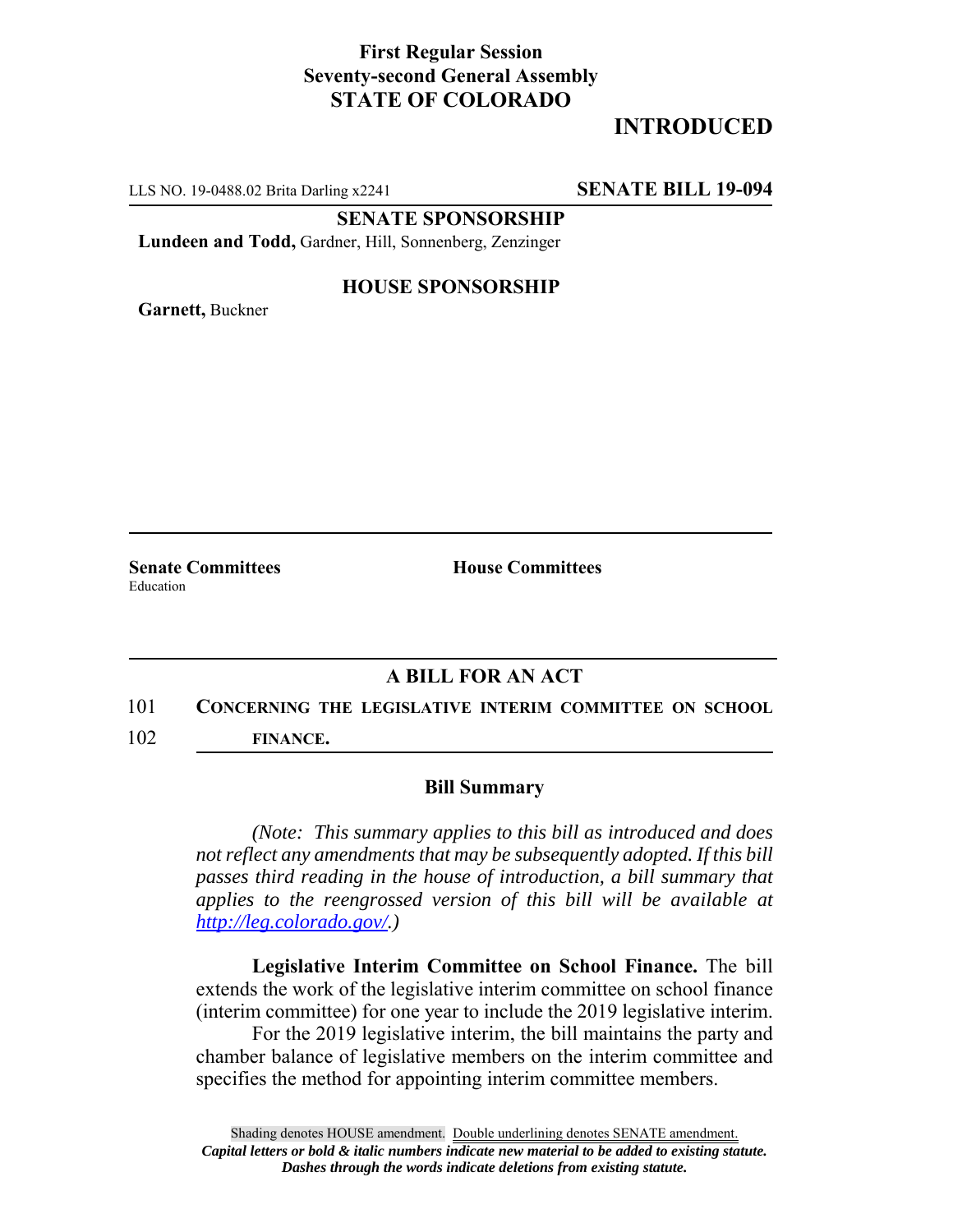The bill permits the interim committee to determine whether and in which interim to study the issues set forth in statute.

The bill authorizes the interim committee to contract with a vendor or vendors to assist with or facilitate the work of the interim committee.

The bill authorizes the interim committee to use unexpended money from the 2018-19 budget year during the 2019-20 budget year to cover costs incurred by the interim committee, including the hiring of a consultant or facilitator, if applicable.

- 1 *Be it enacted by the General Assembly of the State of Colorado:*
- 2 **SECTION 1.** In Colorado Revised Statutes, 2-2-1901, **amend** (1),
- 3 (2), (3), (4), and (6) as follows:
- 

## 4 **2-2-1901. Legislative interim committee on school finance -**

 **creation.** (1) (a) Notwithstanding the provisions of section 2-3-303.3, there is hereby created the legislative interim committee on school finance, referred to in this part 19 as the "interim committee", to study the issues described in section 2-2-1902 and create a new school finance 9 funding formula. EXCEPT AS PROVIDED IN SUBSECTION (1)(b) OF THIS 10 SECTION, the interim committee will meet during the 2017, and 2018, AND 2019 legislative interims. The interim committee consists of:

12  $(a)(I)$  Five members of the senate, three of whom the president of 13 the senate shall appoint and two of whom the minority leader of the 14 senate shall appoint; and

 $(b)$  (II) Five members of the house of representatives, three of whom the speaker of the house of representatives shall appoint and two of whom the minority leader of the house of representatives shall appoint. (b) FOR THE 2019 LEGISLATIVE INTERIM, OF THE FIVE MEMBERS FROM THE HOUSE OF REPRESENTATIVES, TWO MEMBERS SHALL BE FROM THE MAJORITY PARTY, AND THREE MEMBERS SHALL BE FROM THE MINORITY PARTY. THE LEADERSHIP OF THE RESPECTIVE PARTIES AND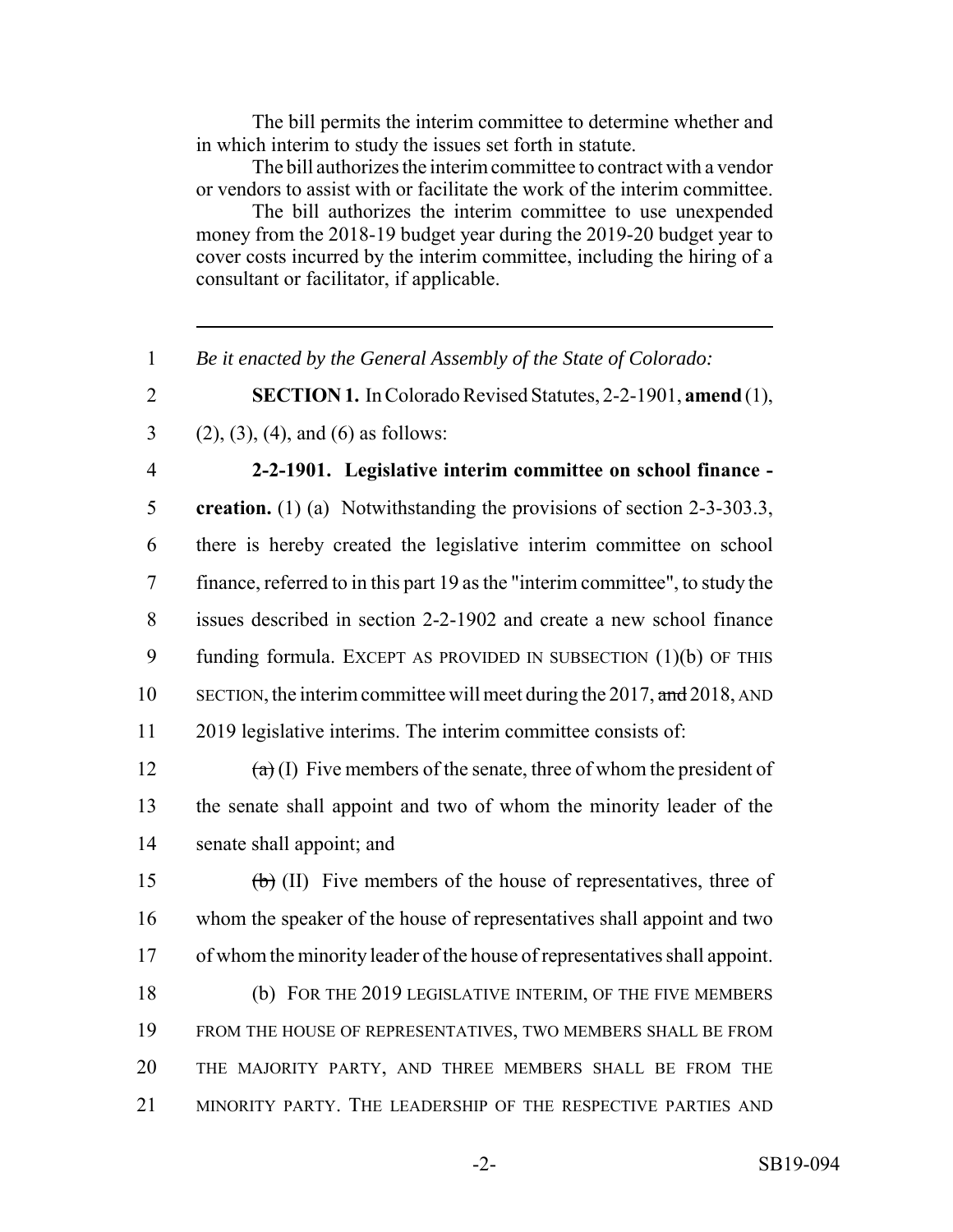CHAMBERS SHALL APPOINT THE 2019 LEGISLATIVE INTERIM COMMITTEE MEMBERS.

 (2) (a) The appointing authorities shall appoint the members of the interim committee as soon as possible after June 2, 2017, but no later than July 1, 2017. FOR THE 2019 LEGISLATIVE INTERIM, THE APPOINTING AUTHORITIES SHALL APPOINT THE MEMBERS OF THE INTERIM COMMITTEE NO LATER THAN JUNE 14, 2019. The appointing authorities shall, to the extent practicable, ensure that the members of the interim committee represent school districts in all areas of the state, including urban, suburban, and rural school districts, school districts of varying wealth in property tax and other local revenues, and school districts with varying student demographics. If a vacancy arises on the interim committee, the appropriate appointing authority shall appoint an appropriate person to fill 14 the vacancy as soon as possible.

 (b) The speaker of the house of representatives shall appoint the 16 chair of the interim committee for the first interim AND THIRD INTERIMS and the vice-chair of the interim committee for the second interim. The president of the senate shall appoint the vice-chair of the interim committee for the first interim and the chair of the interim committee for 20 the second interim. FOR THE THIRD INTERIM, THE MEMBERS OF THE 21 INTERIM COMMITTEE SHALL ELECT THE VICE-CHAIR OF THE INTERIM COMMITTEE.

 (3) The chair of the interim committee shall schedule the first 24 meeting of the interim committee DURING THE 2017 LEGISLATIVE INTERIM 25 to be held no later than August 1, 2017, AND THE FIRST MEETING OF THE INTERIM COMMITTEE DURING THE 2019 INTERIM TO BE HELD NO LATER THAN JULY 1, 2019. The interim committee may meet up to five times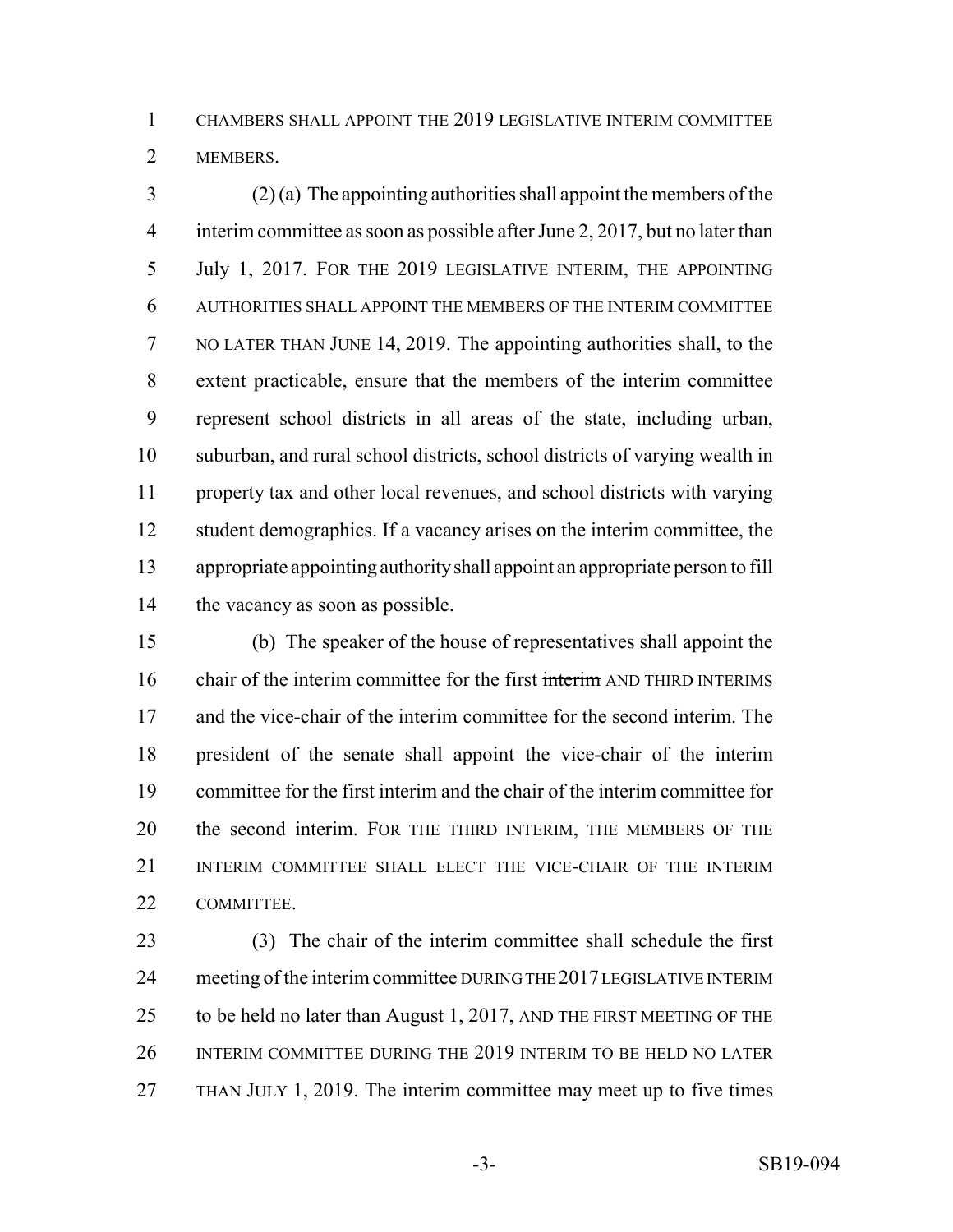during each interim.

 (4) The chair and vice-chair of the interim committee may appoint 3 subcommittees as necessary. to provide technical assistance to the interim committee. A subcommittee may include members of the interim committee and persons with technical expertise in school finance. Members of a subcommittee serve without compensation and without reimbursement for expenses.

 (6) The interim committee may introduce up to a total of five bills, 9 joint resolutions, and concurrent resolutions in each of the 2018, and 2019, AND 2020 legislative sessions. Bills that the interim committee introduces are exempt from the five-bill limitation specified in rule 24 (b)(1)(A) of the joint rules of the senate and the house of representatives. Joint resolutions and concurrent resolutions that the interim committee introduces are exempt from the limitations set out in rule 26 (g) of the rules of the house of representatives and rule 30 (f) of the rules of the senate. The interim committee is exempt from the requirement specified 17 in rule 24 (b)(1)(D) and rule 24A (d)(8) of the joint rules of the senate and the house of representatives and in section 2-3-303 (1)(f), to report bills or other measures to the legislative council.

 **SECTION 2.** In Colorado Revised Statutes, 2-2-1902, **amend** (1) introductory portion, (2), and (3) as follows:

# **2-2-1902. School finance study - issues - hiring consultant.** 23 (1) OVER THE COURSE OF THE THREE LEGISLATIVE INTERIMS, the interim

- committee shall, at a minimum, study the following issues:
- 25 (2) THE INTERIM COMMITTEE SHALL DETERMINE THE TIMING AND 26 ORDER IN WHICH ISSUES DESCRIBED IN SUBSECTION (1) OF THIS SECTION 27 ARE STUDIED. NOTWITHSTANDING THE PROVISIONS OF SUBSECTION (1) OF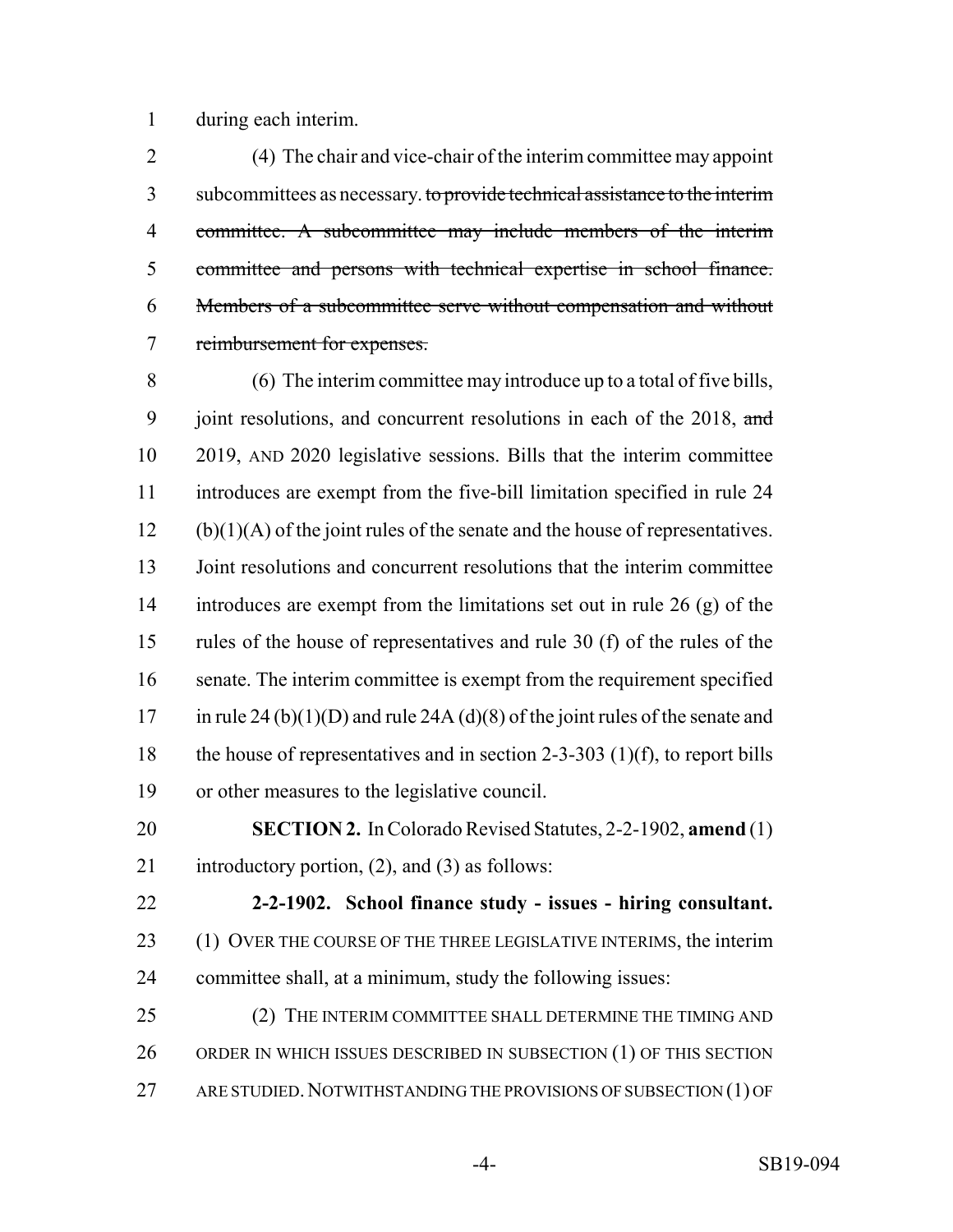THIS SECTION TO THE CONTRARY, THE INTERIM COMMITTEE NEED NOT 2 STUDY OR CONSIDER AN ISSUE DESCRIBED IN SUBSECTION (1) OF THIS SECTION AFTER CONSIDERING INTERIM COMMITTEE TIME RESTRAINTS, POLICY DECISIONS, OR AVAILABLE APPROPRIATIONS. Based on the study of issues described in subsection (1) of this section, the interim committee shall make legislative recommendations to the general assembly addressing how to most accurately meet the educational needs of individual students through the funding of education in Colorado.

 (3) Subject to available appropriations, the interim committee 10 shall issue a request for proposals MAY ENTER INTO A CONTRACT OR CONTRACTS for a private entity OR ENTITIES to assist in gathering information and analyzing the issues specified in subsection (1) of this 13 section The interim committee shall enter into a contract with the private 14 entity by September 1, 2017. The interim committee shall not contract 15 with a private entity that has ever previously contracted with the state of Colorado, or an agency or political subdivision thereof, for a study or 17 analysis of school finance in Colorado OR TO FACILITATE THE WORK OF THE INTERIM COMMITTEE.

 **SECTION 3.** In Colorado Revised Statutes, **amend** 2-2-1903 as follows:

 **2-2-1903. Repeal of part.** This part 19 is repealed, effective July  $22 \quad 1, \frac{2019}{2020}.$ 

 **SECTION 4.** In Colorado Revised Statutes, 22-54-114, **amend** 24  $(4)(d)$  as follows:

 **22-54-114. State public school fund - repeal.** (4) (d) For the 26 2017-18, and 2018-19, AND 2019-20 budget years, the general assembly may appropriate money from the state public school fund to the